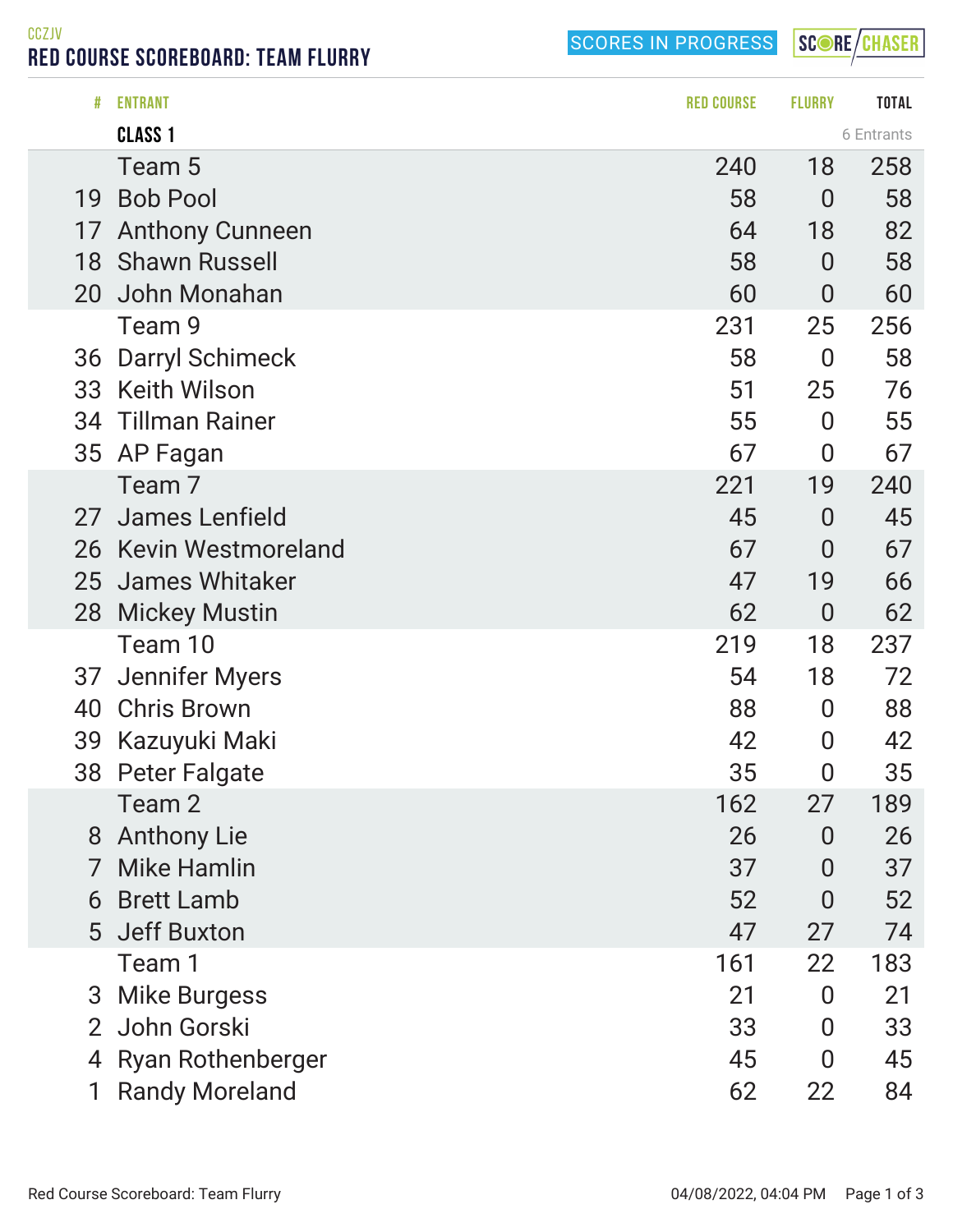SCORES IN PROGRESS

SCORE/CHASER

RED COURSE SCOREBOARD: TEAM FLURRY

CCZJV

|                 | <b>CLASS 2</b>          |     |                | 7 Entrants |
|-----------------|-------------------------|-----|----------------|------------|
|                 | Team 3                  | 154 | 28             | 182        |
| 12 <sup>2</sup> | <b>Bradley West</b>     | 40  | $\overline{0}$ | 40         |
| 9               | <b>David Williams</b>   | 55  | 28             | 83         |
| 10              | <b>Geln Johnston</b>    | 34  | $\overline{0}$ | 34         |
| 11              | Fuminori Kubara         | 25  | $\overline{0}$ | 25         |
|                 | Team 8                  | 159 | 22             | 181        |
| 29              | <b>David Baron</b>      | 36  | 22             | 58         |
| 30              | <b>Milton Borque</b>    | 44  | $\overline{0}$ | 44         |
|                 | 32 Atsushi Nakazawa     | 38  | $\overline{0}$ | 38         |
| 31              | <b>DJ Shrock</b>        | 41  | $\overline{0}$ | 41         |
|                 | Team 13                 | 153 | 14             | 167        |
| 51              | <b>Ben Sheppard</b>     | 42  | $\overline{0}$ | 42         |
| 52              | <b>Kris Muery</b>       | 35  | $\overline{0}$ | 35         |
| 50              | <b>Scott Szydlo</b>     | 41  | $\overline{0}$ | 41         |
| 49              | Juan Solitair           | 35  | 14             | 49         |
|                 | Team 6                  | 135 | 18             | 153        |
| 24              | <b>Dustin Williams</b>  | 33  | $\overline{0}$ | 33         |
| 21              | <b>Tim Zoelle</b>       | 26  | 18             | 44         |
|                 | 22 Clay Skripka         | 22  | $\overline{0}$ | 22         |
|                 | 23 Jeff Armstrong       | 54  | $\bf{0}$       | 54         |
|                 | Team 12                 | 137 | 15             | 152        |
|                 | 46 Ryuto Nakasi         | 33  | 0              | 33         |
|                 | 48 Joe Rendon           | 51  | 0              | 51         |
|                 | 45 Cody McAvoy          | 19  | 15             | 34         |
|                 | 47 Takashi Kityama      | 34  | $\overline{0}$ | 34         |
|                 | Team 11                 | 129 | 11             | 140        |
| 41              | <b>Shigeru Hiramoto</b> | 17  | 11             | 28         |
|                 | 42 Peter Houck          | 41  | $\overline{0}$ | 41         |
|                 | 43 Jason McAllister     | 48  | 0              | 48         |
| 44              | <b>Danny Martinez</b>   | 23  | 0              | 23         |
|                 | Team 4                  | 106 | 18             | 124        |
|                 |                         |     |                |            |

# ENTRANT RED COURSE FLURRY TOTAL